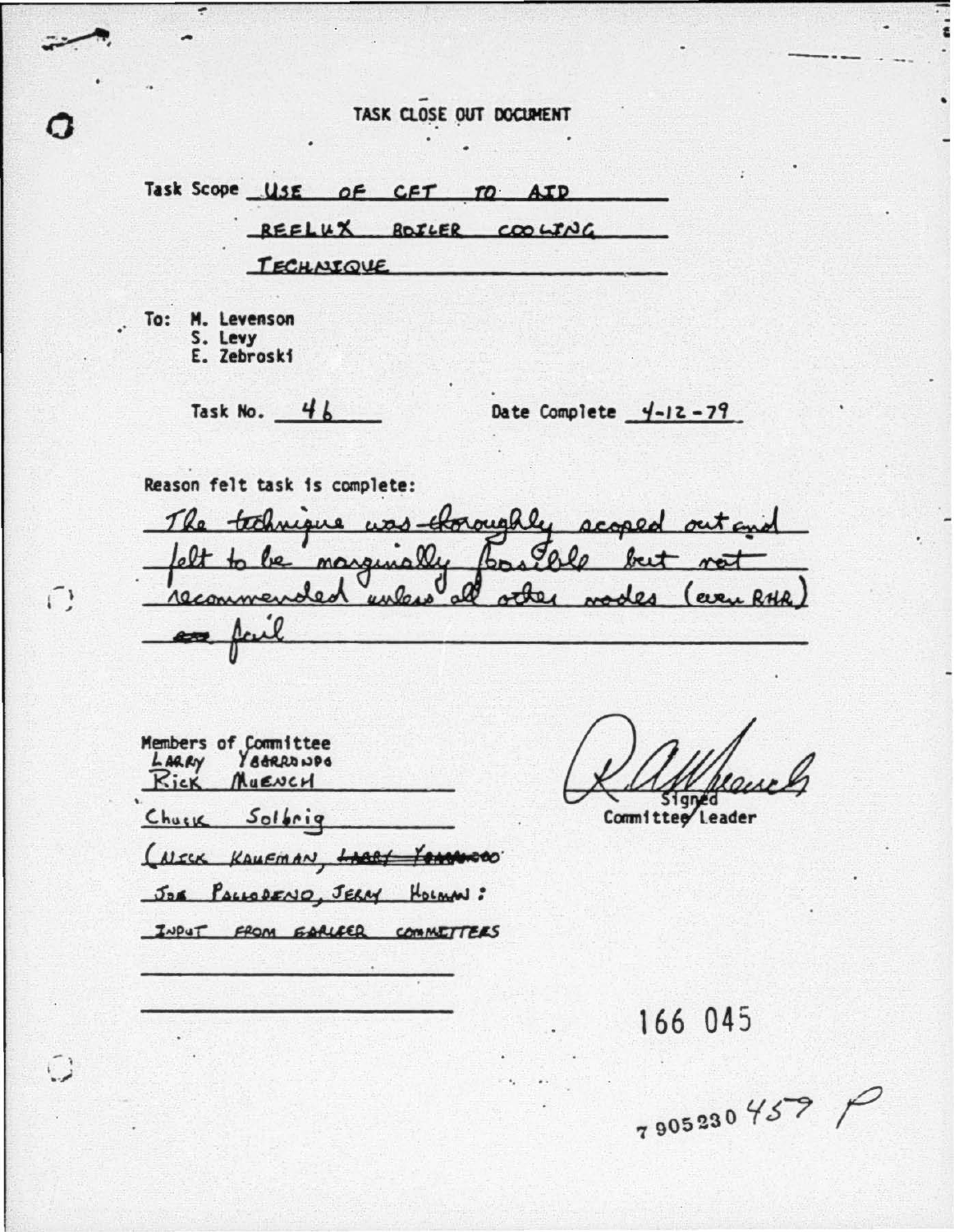$\frac{1}{2}$ 

 $\ddot{\phantom{0}}$ 

# USE OF CFT'S TO AID

 $\bullet$ 

 $\ddot{\ddot{\bullet}}$  :

# REFLUX BOILER COOLING TECHNIQUE

INDUSTRY ADVISORY GROUP

166 046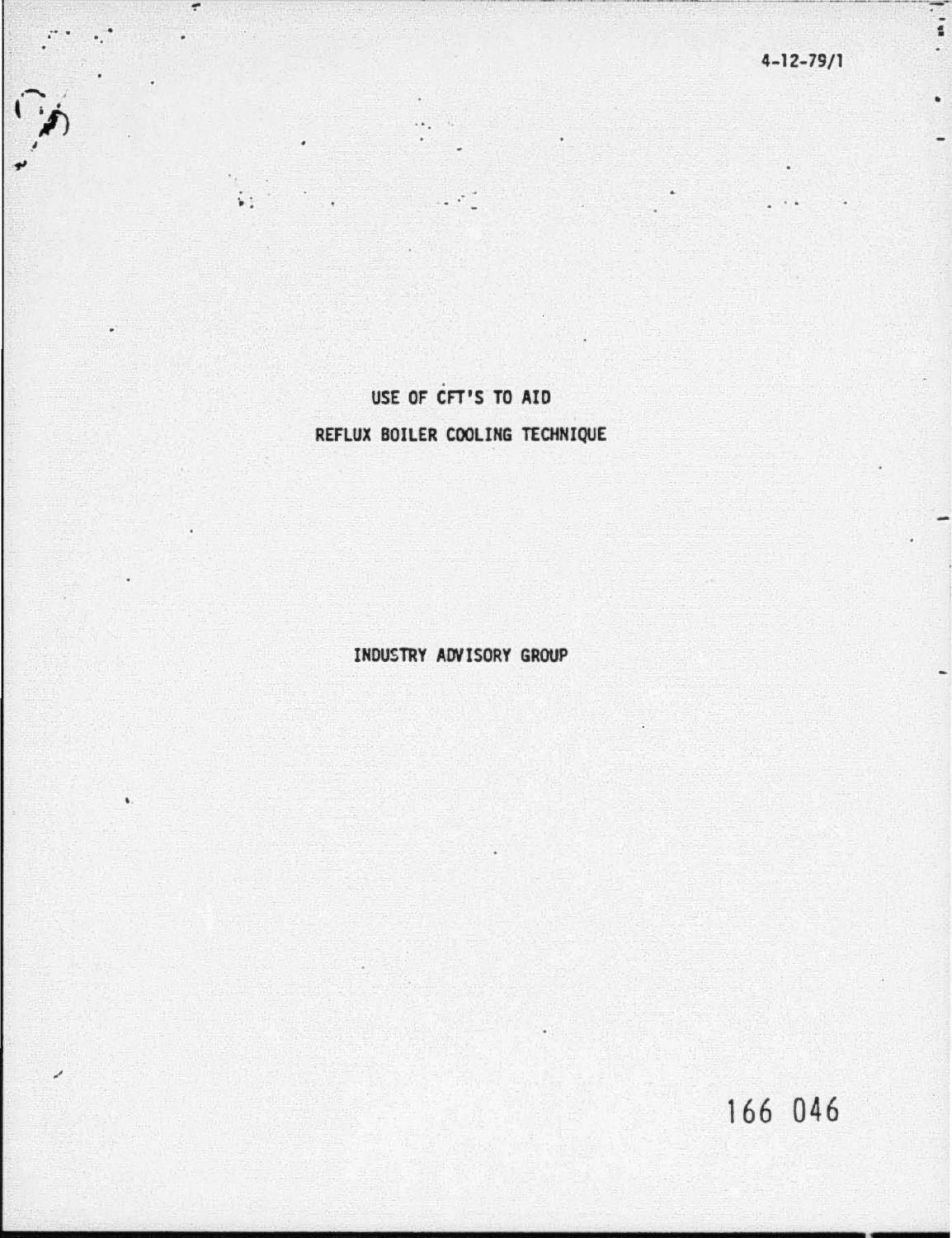## **INTRODUCTION**

 $x^2 - x$ 

/

 $\circ$ 

The alternate core cooling method described below is intended as a backup to natural circulation at low pressures. If enough water vapor and noncondensables are carried to the top of the candy cane during depressurization, natural circulation thru the steam generator will be cut off. We could allow boiling to occur tn the core and allow the resultant steam to be condensed 1n the steam generator; but again, if noncondensables gather in the top of the candy cane, the flow of steam to the steam generator will be cut off. Core cooling<br>by natural circulation and by condensing core steam in the steam generator<br>tubes were the subjects of earlier IAG reports. The method described b replace it with cooler water.

#### DESCRIPTION

Once it has been determined that natural circulation is not working, the system could be drained down to the elevation of the core flood tank surge line and barrel check valves. (Question #1: Can we drain the RCS? Normally, the RCS can be drained thru the makeup and letdown system. However, this will lead to large quantities of fluid being transferred from the RCS to tanks in the auxiliary building. This is undesirable. Also, it is unknown as to whether there is enough tank volume for draining the system above the CFT surge line elevation.) The system pressure would initially be atmospheric. As steam is generated in the core, the pressure in the vessel will rise depressing the fluid level and raising the fluid level tn the hot leg riser. If the pressurizer vent valve is left open. the pressure in the downccmer above the water level will remain atmospheric and the water level unchanged. When the hot leg riser fills to some 3.6' above the top of the horizontal hot leg, there will be a 1.5 psi differential pressure across the barrel vent valves. This is achieved with only about a *3* or 4" depression of the upper plenum water volume. Thus, the hot legs remain covered. This is enough to fully open them. They will only stay open for a moment allowing steam and noncondensables to burp into the upper downcomer and thru a vent path provided thru one CFT (discussed later). The system pressure will be relieved and must build up again to burp again.<br>As water is being vaporized and carried from the system, cooler water is added thru the other CFT surge line, thus the core remains covered and cooled.

## STEAM/GAS VENT PATH THRU CFT

There are several obvious difficulties with trying to vent backwards thru the CFT surge line.

1. Two check valves (and possibly more) will impede the flow allowing only small leakage (allowable is 140 cc/hr). Therefore, these valves must somehow be open. The proposition is to enter the CFT system with a plumber's "snake" and push the check valves open. (Question #2: People say that this is theoretically possible. I believe it is doubtful that we can find a "snake" smart enough to get where we want it. Also, if the "snake" gets stuck with all valves in its path open, we may provide a

166 047

. - .